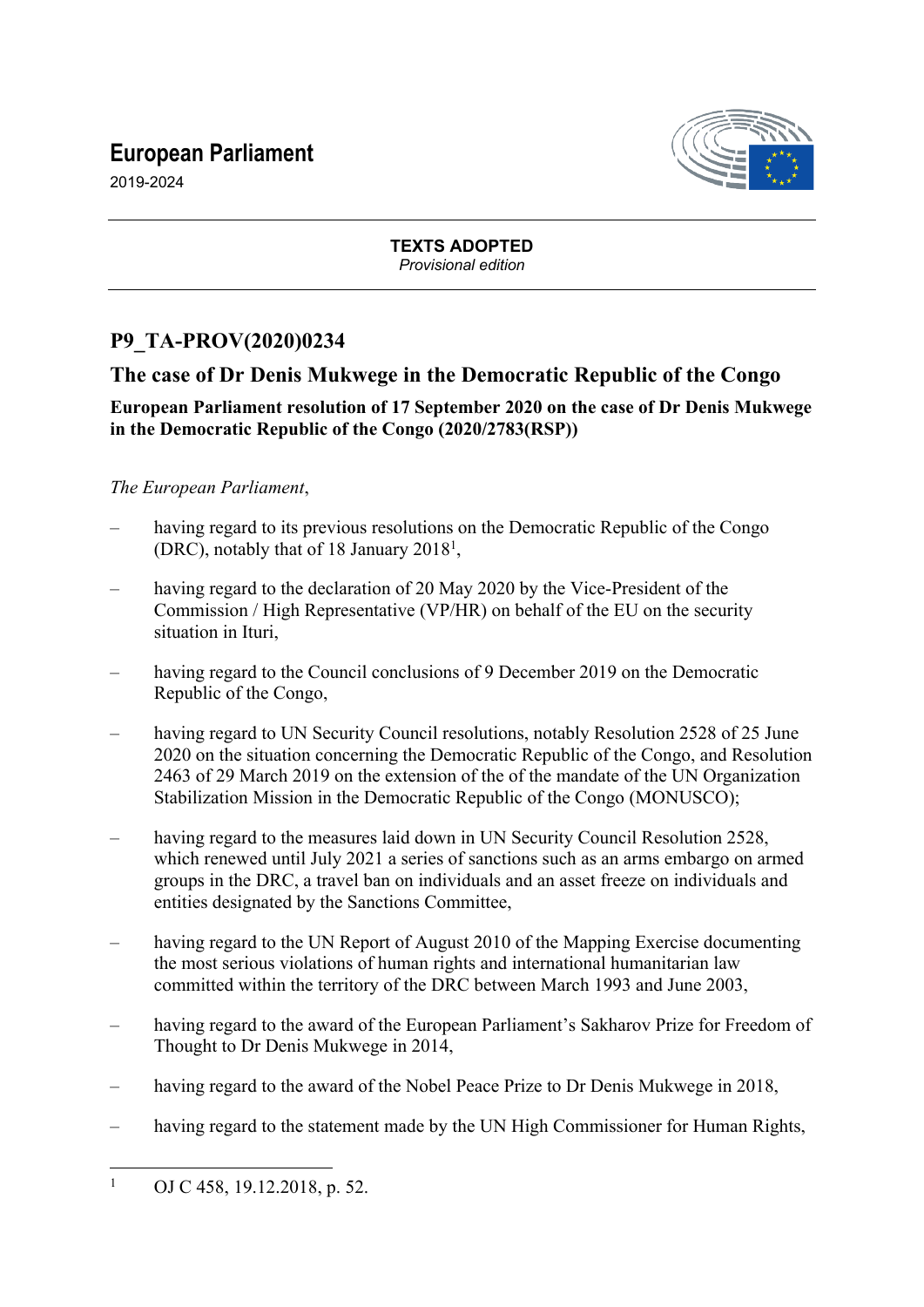Michelle Bachelet, of 28 August 2020,

- having regard to the joint statement of VP/HR Josep Borrell and UN Special Representative for Sexual Violence in Conflict Pramila Patten of 18 June 2020 on the International Day for the Elimination of Sexual Violence in Conflicts,
- having regard to the EU Guidelines on Human Rights Defenders,
- having regard to Regulation (EU) 2017/821 of the European Parliament and of the Council of 17 May 2017 laying down supply chain due diligence obligations for Union importers of tin, tantalum and tungsten, their ores, and gold originating from conflictaffected and high-risk areas<sup>1</sup>,
- having regard to the Partnership Agreement between the Members of the African, Caribbean and Pacific Group of States of the one part, and the European Community and its Member States, of the other part (the Cotonou Agreement),
- having regard to the African Charter on Human and Peoples' Rights, which was adopted on 27 June 1981 and entered into force on 21 October 1986,
- having regard to UN Security Council Resolution 1325 on Women, Peace and Security, which was adopted unanimously on 31 October 2000,
- having regard to the Constitution of the Democratic Republic of Congo, adopted on 18 February 2006,
- having regard to the Universal Declaration of Human Rights,
- having regard to the Charter of the United Nations,
- having regard to Rule 144(5) and 132(4) of its Rules of Procedure,
- A. whereas the DRC continues to suffer violence, attacks, killings and widespread human rights violations perpetrated by domestic and foreign armed groups, notably in the east of the country; whereas these attacks have been multiplying in recent weeks, in particular on the border between Ituri and North Kivu;
- B. whereas Dr Denis Mukwege, renown DRC gynaecologist, has dedicated most of his life to putting an end to the use of sexual violence as a weapon of war and armed conflict; whereas in 1999, Dr Mukwege founded the Panzi hospital in Bukavu to treat victims of sexual and gender-based violence in eastern DRC; whereas nearly 55 000 survivors have been treated in the Panzi hospital from the date it was founded up until August  $2018$
- C. whereas Dr Mukwege has long been outspoken in the defence of human rights, on the need for accountability, and on the implementation of recommendations of the UN human rights report mapping abuses in the region between 1993 and 2003; whereas Dr Mukwege narrowly escaped an assassination attempt in October 2012, when gunmen in civilian clothes attacked his home in Bukavu, during which his bodyguard lost his life;

<sup>1</sup> OJ L 130, 19.5.2017, p. 1.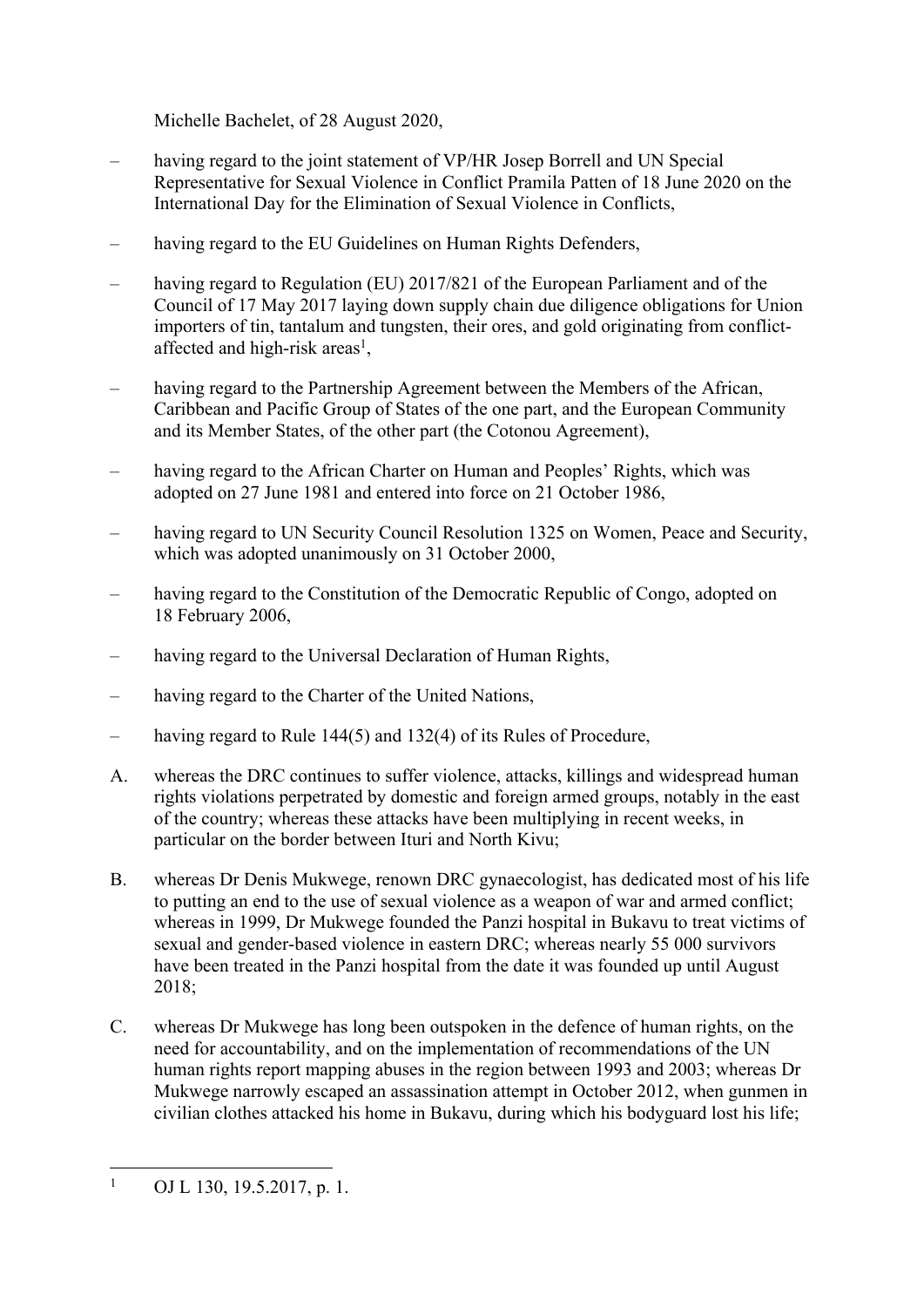- D. whereas Dr Mukwege has received serious and sustained threats, including death threats against himself, his family and the medical staff in the Panzi hospital; whereas the number of these threats have been increasing in recent months in response to Dr Mukwege's repeated calls in July 2020 to bring an end to impunity for perpetrators of sexual crimes and massacres in Kipupu, Sange and in Ituri province;
- E. whereas Dr Mukwege was awarded the Nobel Peace Prize in 2018 and the European Parliament's Sakharov Prize for Freedom of Thought in 2014 for dedicating his life to providing care for victims of sexual violence in the DRC; whereas as a Sakharov laureate, Dr Mukwege is entitled to the European Parliament's full support; whereas Dr Mukwege has become a prominent public figure and an international symbol through his achievements and international recognitions, and warrants special protection against threats;
- F. whereas in August 2020, President of the Democratic Republic of the Congo Félix Tshisekedi, condemned the death threats and pledged to take measures to ensure the safety of Dr Mukwege;
- G. whereas security protection for Dr Mukwege and the Panzi hospital has been provided by the UN through MONUSCO; whereas this protection was withdrawn in May 2020 but was reinstated on 9 September 2020 following international outcry concerning Dr Mukwege's safety, which included calls from the European Parliament; whereas Dr Mukwege's long-term protection remains unclear and must be ensured;
- H. whereas protesters have taken to the streets of Kinshasa, the DRC capital, to express support for Dr Denis Mukwege, calling for his protection;
- I. whereas on 12 March 2017, armed men executed two UN investigators Zaida Catalán, a Swede, and Michael Sharp, an American – while they were documenting human rights abuses in the central Kasai region of the DRC;
- J. whereas on 22 July 2020, several human rights defenders and members of citizens' movement Lutte pour le Changement (LUCHA) were arbitrarily arrested in Kalehe (South Kivu) for denouncing the theft of the public street lighting that had been installed to improve safety; whereas human rights defender and LUCHA member Lucien Byamungu Munganga was arbitrarily arrested in Kalehe while he was peacefully protesting for their release, and is currently in detention at Kalehe central prison; whereas concern has been expressed for human rights defender Josué Aruna – Bukavubased provincial president of Société Civile Environnementale et Agro-Rurale du Congo;
- K. whereas the DRC has been a signatory of the Maputo Protocol since March 2018;
- L. whereas on 3 September 2020, 20 DRC soldiers and police officers received prison sentences of between 5 and 20 years for rape in the east of the DRC;
- M. whereas the European Parliament on 12 August 2020, the VP/HR on 20 August 2020, the United Nations Office of the High Commissioner for Human Rights on 28 August 2020, as well as a number of national and international institutions and organisations on a number of other occasions publicly called on the DRC authorities to undertake criminal investigations concerning the ongoing threats targeting Dr Mukwege and to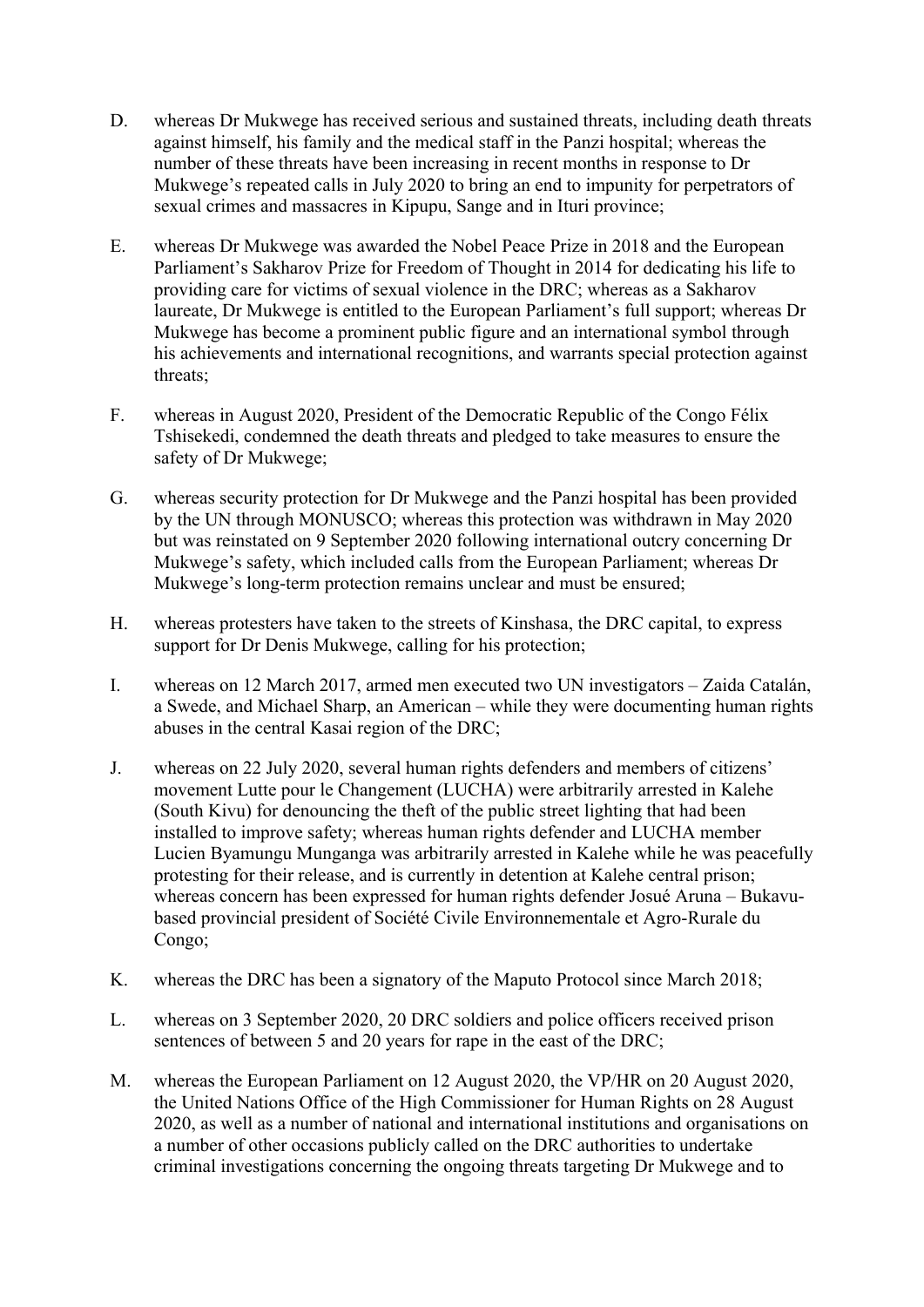reinstate UN peacekeepers protection;

- N. whereas the United Nations expressed its commitment to continue training DRC counterparts in order to enable a stable and long-term security solution;
- 1. Is deeply concerned by the grave danger experienced by Dr Mukwege; condemns the threats to his life and the threats against his family and staff; expresses its full solidarity with and support for Dr Mukwege;
- 2. Commends Dr Mukwege for his courage and his life-long commitment to fighting the use of sexual violence as a weapon of war and armed conflict; stresses the importance of Dr Mukwege's public stance, which he has maintained for several decades, on denouncing human rights violations and abuses committed in the DRC;
- 3. Welcomes the decision by the UN to reinstate MONUSCO security protection for Dr Mukwege; reiterates that his personal protection is paramount and urgent; urges the UN to ensure his stable and sustained protection, particularly in the light of the serious threats made to his life;
- 4. Urges the DRC Government undertake without delay a comprehensive investigation into the threats made through social media, phone calls and direct messages targeting not only Dr Mukwege, but also his family and the Panzi Hospital staff, as promised by President Félix Tshisekedi;
- 5. Stresses that the Sakharov Prize for Freedom of Thought is not just an award, it is a commitment made by the Members of the European Parliament to promote human rights together with the Sakharov Prize laureates and to make every effort to ensure that the laureate may freely and safely continue to act in defence of human rights and fundamental freedoms;
- 6. Welcomes Dr Mukwege's outspoken commitment to the work undertaken in the 2010 UN report of the mapping exercise; condemns the lack of progress made by the international community in implementing its recommendations; calls on the DRC authorities to reinforce efforts to prevent further human rights violations in the eastern DRC, and to take steps to establish mechanisms that will ensure victims of future conflicts their rights to justice and reparation;
- 7. Supports, therefore, the proposals for setting up specialised mixed chambers in DRC courts to allow the DRC judiciary and the international community to cooperate and prosecute human rights abuses;
- 8. Urges the DRC Government to review the work of its previous Truth and Reconciliation Commission; fully supports the request that President Tshisekedi's made to his government to set up a transitional justice mechanism that would judge the most serious crimes and strongly hopes for the timely adoption of the two draft decrees by the Council of Ministers, which have been under consideration for several months;
- 9. Calls on the member states of the UN Security Council to call for the establishment of an international criminal tribunal that would take forward the documented cases of human rights abuses dating back prior to 2002;
- 10. Strongly condemns the arbitrary arrests of Lucien Byamungu Munganga and fellow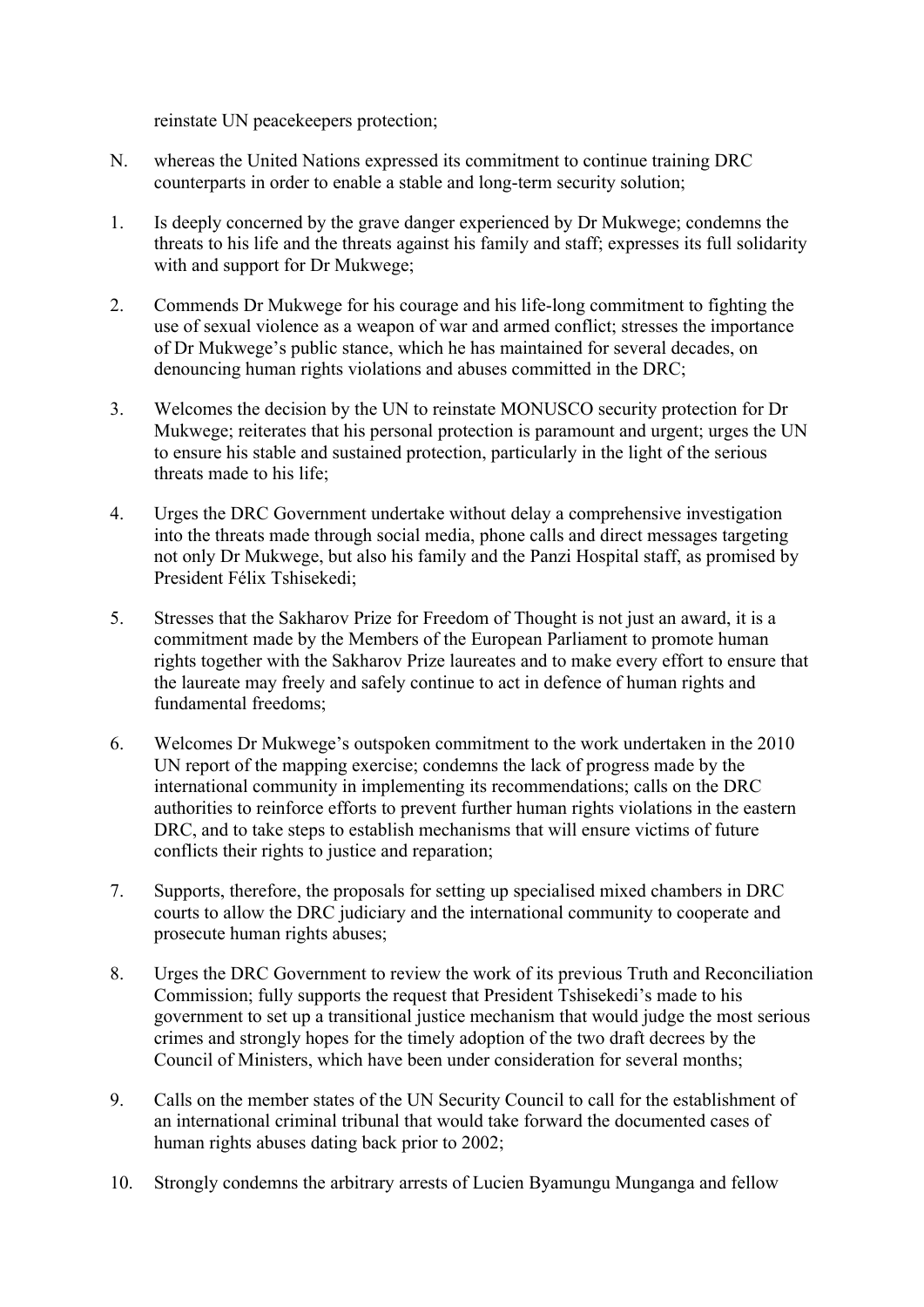LUCHA members and calls for their unconditional and immediate release; underlines the importance of protecting human rights defenders, such as Josué Aruna;

- 11. Considers it a positive step forward that, on 3 September 2020, soldiers guilty of rape in the eastern part of the DRC were convicted; considers it necessary to step up the fight against the impunity of militias and armed forces in the country in order to ensure peace and security for the populations concerned;
- 12. Praises all human rights defenders in the DRC, who still carry out their work in spite of the challenges they are faced with, and welcomes the open condemnation of the events by several national and international organisations;
- 13. Calls on the VP/HR, the EU delegation to and EU missions in the DRC to increase their visible support to human rights defenders at risk in the DRC, using all available tools (i.e. political, diplomatic and financial) as a protective measure to provide recognition to their human rights work and acknowledge their important role as human rights defenders in fighting for stability and peace in the region;
- 14. Calls on the EU to maintain sanctions against perpetrators of violence and human rights abuses in the DRC and calls for the extension of these sanctions to the perpetrators cited in the UN report of the mapping exercise;
- 15. Condemns the use of sexual violence against women in conflicts and calls on the international community to accelerate its efforts to eliminate the scourge of sexual and gender-based violence in armed conflicts and wars, to protect victims, to put an end impunity for the perpetrators, and to guarantee access to justice, reparations and redress for survivors;
- 16. Welcomes the progress made through the ratification of the Maputo Protocol for women's rights; underlines the importance of the implementation of this Protocol;
- 17. Recalls that the violence in eastern DRC is perpetuated by armed domestic and foreign rebel groups, which are financed by and vying for access to the mineral trade; emphasises that any business, individual or state or state-related actor contributing to the perpetration of such crimes must be brought to justice; welcomes the scheduled entry into force of the Conflict Minerals Regulation in the EU in January 2021, which is the first of many steps needed by the international community to address this deeprooted problem; stresses the urgent need for further action on mandatory due diligence and responsible business conduct by businesses operating in conflict zones;
- 18. Strongly urges cross-border cooperation in the African Great Lakes region and the establishment of a regional strategy by neighbouring countries to address the violence and human rights abuses in the DRC;
- 19. Deplores the *sine die* postponement of the Goma mini-summit, which was initially scheduled for 13 September 2020, following the invitation from the DRC, in an effort to convene the five Heads of State of the African Great Lakes region to discuss ways to bring peace to the region; strongly hopes that this summit can be rescheduled at the earliest opportunity and can lead to the easing of tensions between bordering countries;
- 20. Instructs its President to forward this resolution to the Council, the Commission, and the Vice-President of the Commission / High Representative of the Union for Foreign